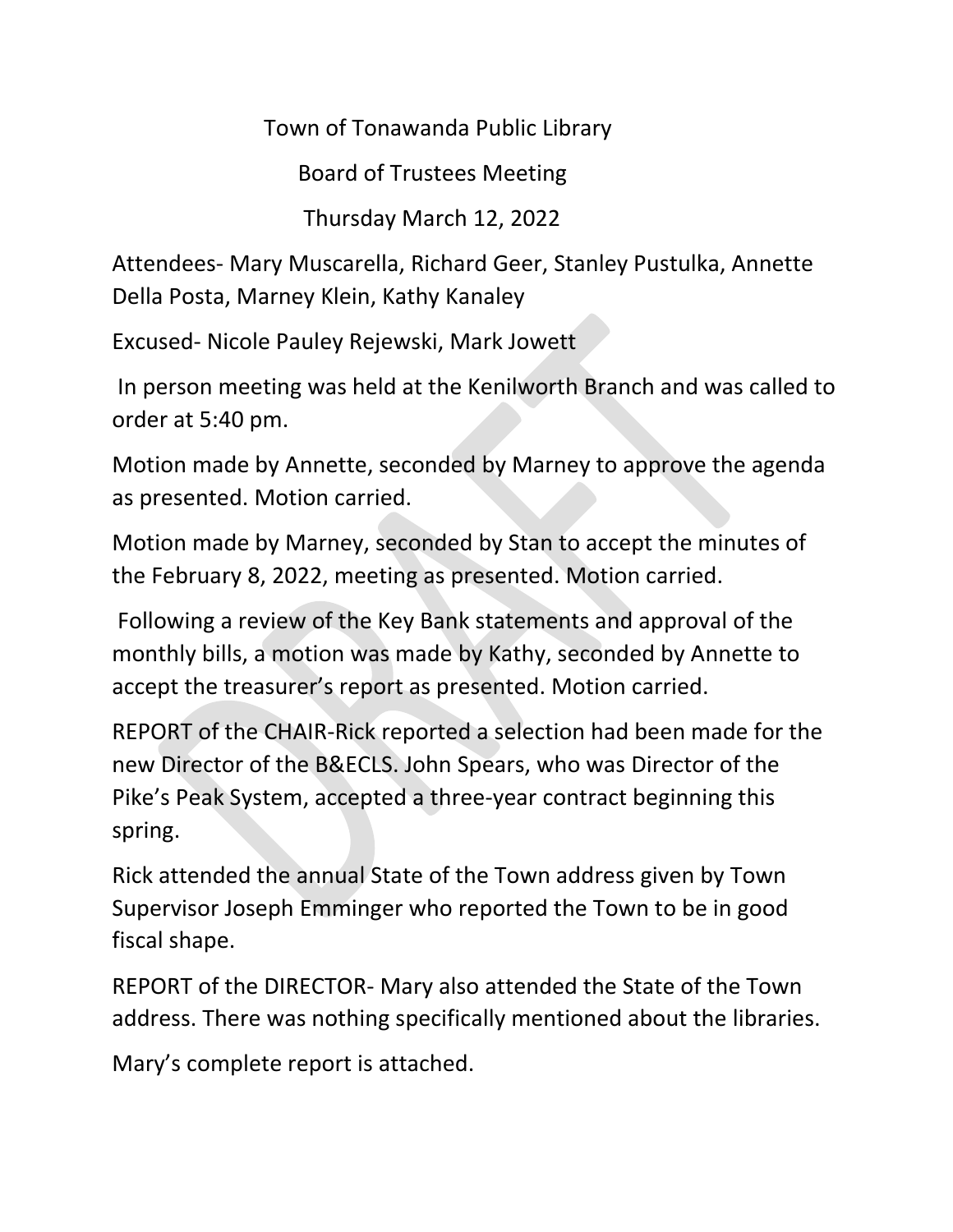#### **Monthly Report Prepared by Mary Muscarella Town of Tonawanda Libraries – Kenilworth & Kenmore branches FEBRUARY 2022**

# **KENILWORTH**

## **Statistics**

## **February 2022 (compared to February 2021)**

- Circulation: 2983; *3166 in 2021*
- Visitor count: 2297; *2515 in 2021*
- PAC: 356; *413 in 2021*
- WiFi: 319; *492 in 2021*
- Number of programs: 20; *12 in 2021*
- Attendance at programs: 195; *NA in 2021*
- New library card applications: 19 adult and 1 children for 20 total

## **In Library Programs:**

- **Kids Craft & Carry** program, facilitated by **Librarian Kathy Galvin,** featured a 'Lunar Lantern' make-at-home craft for kids. There were 35 participants in February.
- **'Books and Barks'** program, facilitated by **Librarian Kathy Galvin,** was held on February 16th. There were 7 participants.
- **'Brick Boxes' LEGO** program, facilitated by **Library Clerk Beth Scibetta,** had 0 participants in February.
- **Book Club**, facilitated by **Librarian Kathy Galvin**, had 4 participants in February.
- **Adult Take & Make** craft kit, facilitated by **Library Director Mary Muscarella,**  featured 'Sharpie design Mug'. There were 12 participants in February.
- **Valentine's Day card making station,** facilitated by **Branch Manager Nicole Bermingham,** had 16 adults and 27 children for a total of 43 participants.
- **Book-A-Technology-Trainer,** presented by the **TechKnow Lab,** had 3 participants.

## **Virtual Programs:**

- **Storytime on Facebook** every Tuesday at 7pm & Thursday at 10:30am, facilitated by **Librarian Joe Patton** on Tuesdays and **Librarian Jill Jablonski** on Thursdays. Combined KNL & KNM total of 471 views in the month of February.
- **Facebook Challenges**, facilitated by **Library Associate Margaret Kunz**: "What is the Best Library You Have Ever Been To?"; "Is There a Book That Changed Your Life?"; "Finish This Sentence: Libraries Are…."; "Thoughts About the Winter Olympics". The total number of people reached in February (KNL & KNM combined) was 2313. Number of engagements in February was 258.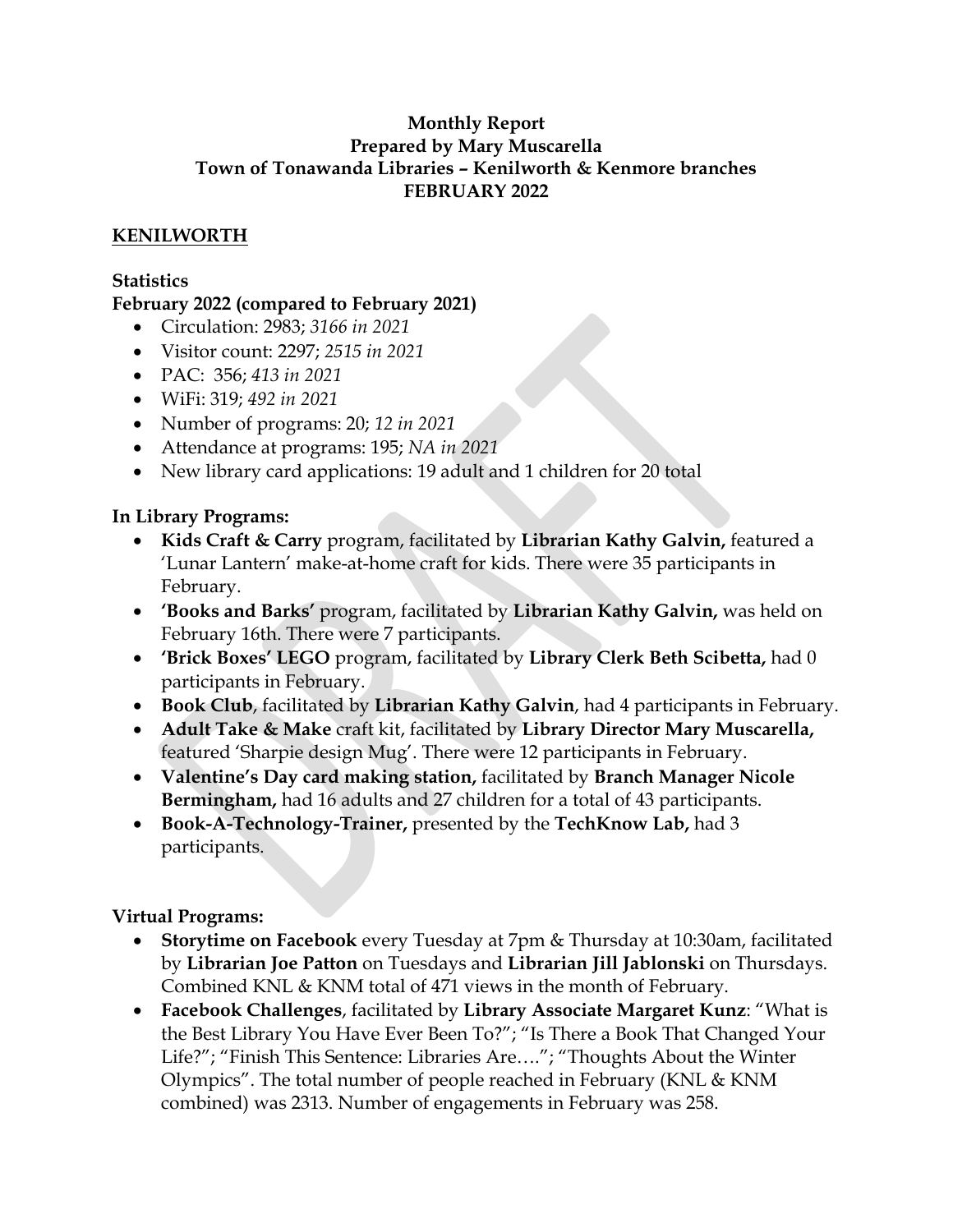**Winter Reading Wonder** online contest had 8 Kenilworth participants.

#### **Tutoring Sessions:**

There were 16 tutoring/therapy sessions at the Kenilworth Library in February.

**Adult Technology Programs: NONE**

**Tours/Outreach: NONE**

**Displays:**

- Children's Area Black History picture books & Non-fiction
- Adult area (near requests) *Indulge Your Sentimental Side* (romantic books & movies)
- Adult area (near fiction) Read Like Reese (display of titles from Reese Witherspoon's popular book club)
- Lobby display case Ken-Sheriton Garden Club

# **Community Room Use:**

The community room was not used by any outside groups during the month of February.

## **Other:**

• Kenilworth parking lot needs to be re-surfaced and striped. (on hold until spring)

## **Materials Budgets:**

 $AV = $1315$  (same as 2021) MAT = \$3765 (same as 2021)

> Candy bar sales February 2022 = \$17 (YTD = \$30) Discarded materials sales February 2022 = \$58 (YTD = \$106) Donations February 2022 =  $$14 (YTD = $46)$ Book Bags February 2022 = \$8 (YTD = \$18) Magnets sale February =  $$3 (YTD = $15)$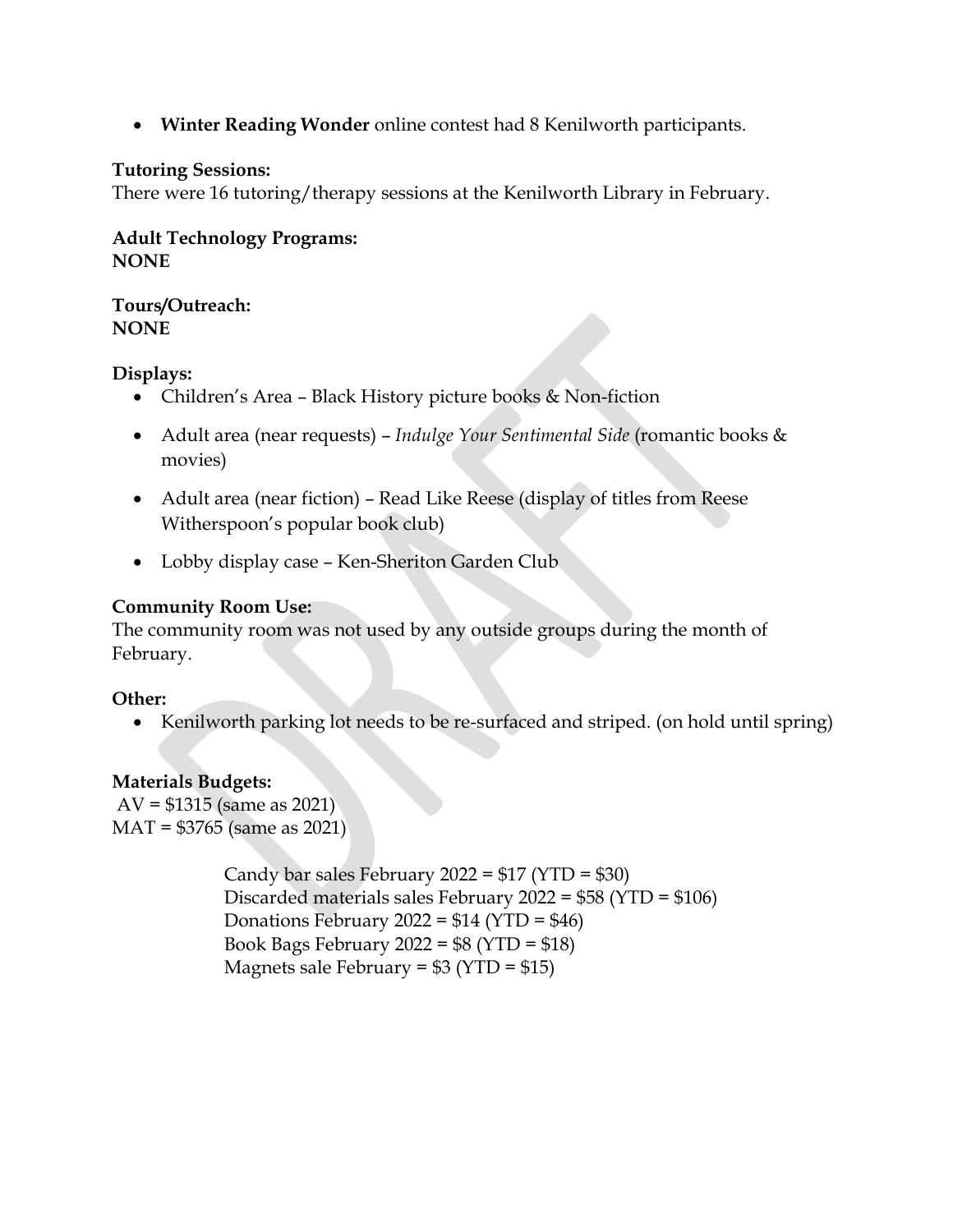# **KENMORE**

## **Statistics**

#### **February 2022 (compared to February 2021)**

- Circulation: 13,685 (#3 behind AUD & CFD); *12,689 in 2021*
- Visitor Count: 7448; *5005 in 2021*
- PAC: 1298; *745 in 2021*
- WiFi: 1675; *1071 in 2021*
- Number of programs: 55; *17 in 2021*
- Attendance at programs: 643*; NA in 2021*
- New library card applications: 78 adult and 20 children for 98 total

## **In Library programs:**

- **Craft & Carry** program, facilitated by **Librarian Kathy Galvin**, featured a 'Lunar Lantern' make-at-home craft for kids. There were 65 participants in February.
- **Kenmore Library Book Club**, facilitated by **Library Director Mary Muscarella,**  had 7 attendees for February.
- '**Bricks-To-Go' LEGO** program, facilitated by **Librarian Joe Patton**, had 13 participants in February.
- **CrafterDay**, facilitated by **Librarian Jill Jablonski**, had 28 participants.
- **Preschool Story Time**, facilitated by **Librarian Jill Jablonski** on Tuesdays at 10:30am, had a total of 31 participants.
- **Preschool Story Time**, facilitated by **Librarian Nicole Brown** on Wednesdays at 6:30pm, had a total of 30 participants.
- **Scavenger Hunt for 'Take Your Child to the Library Day',** facilitated by **Librarian Nicole Brown,** had 120 participants.
- **'Books & Barks'** program, facilitated by **Librarian Jill Jablonski,** was held on February 19<sup>th</sup>. There were 6 adults and 9 children for a total of 15 participants.
- **Kenmore Library News/KLN Zine,** facilitated by **Library Manager Nicole Bermingham,** met on Wednesdays in February (2/2, 2/9, 2/16 & 2/23). There were 25 teen participants.
- **Knitting Club,** facilitated by **Librarian Jill Jablonski**, met on Mondays in February  $\left(\frac{2}{7}, \frac{2}{14}, \frac{2}{21} \& \frac{2}{28}\right)$ . There were 16 participants.
- **Volunteer computer coach** provided one-on-one computer/technology assistance to patrons on a drop-in basis. He assisted a total of 3 patrons in February.
- **Volunteer Notary Mary Jablonski** helped 8 patrons in February.
- **Adult Take & Make** craft kit, facilitated by **Library Director Mary Muscarella,**  featured 'Sharpie Design Mug'. There were 24 participants in February.
- **Board Game Sundays,** held on 2/6, 2/13, 2/20 & 2/27 had 17 adults, 13 teens & 13 children for a total of 43 participants in the month of February.
- **Tinker Tuesdays,** held on 2/1, 2/8, 2/15, 2/22 had 12 adults and 24 children for a total of 36 participants in the month of February.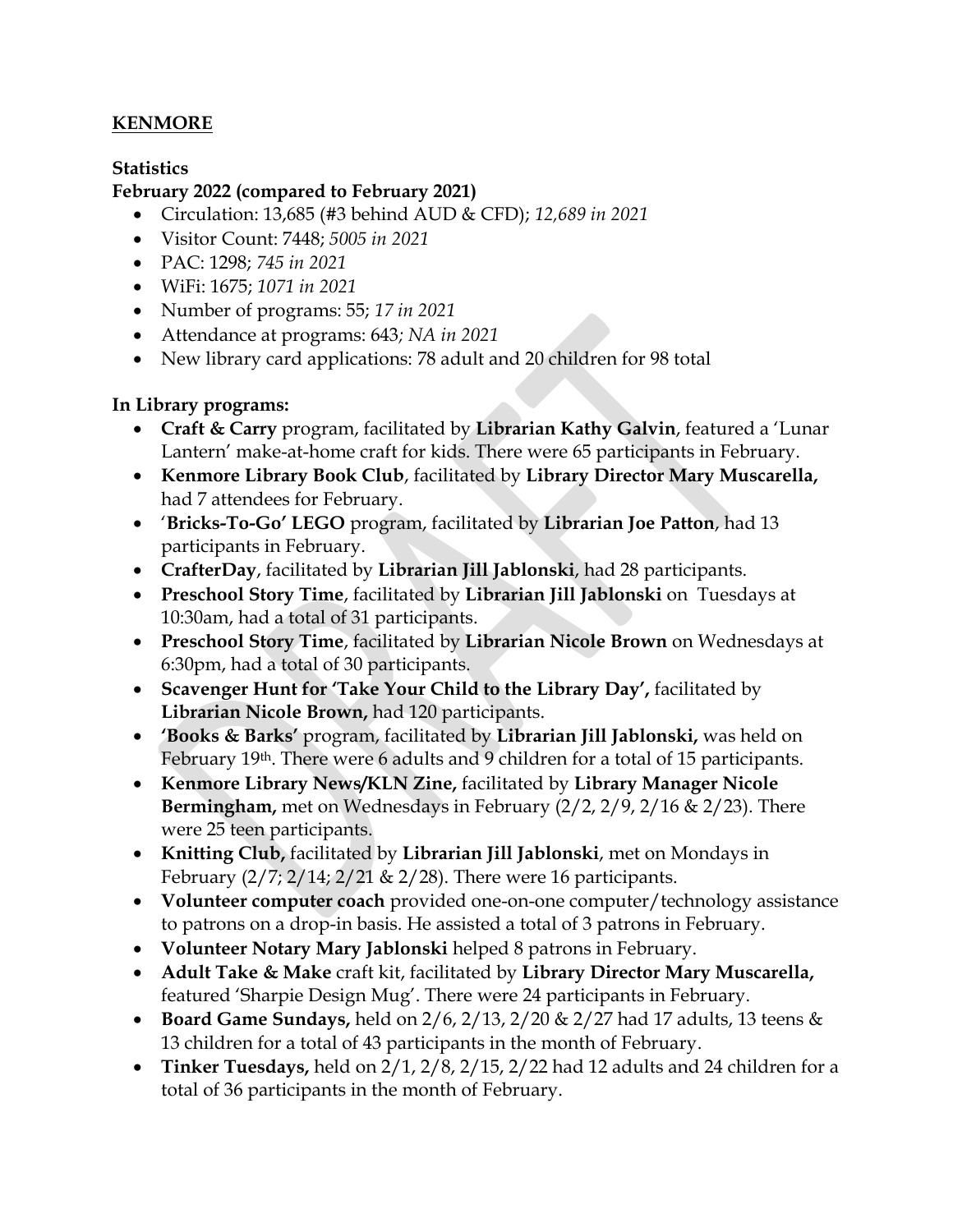- **Build-A-Button Thursdays,** held on 2/3, 2/10, 2/17 & 2/24 had 9 adults, 1 teen and 9 children for a total of 19 participants in the month of February.
- **Valentine's Day Card Making Station,** facilitated by **Branch Manager Nicole Bermingham,** had 230 participants.
- **Break for Board Games** (out during school break week), had a total of 13 participants.

# **Virtual Programs:**

- **Storytime on Facebook live** every Tuesday at 7pm & Thursday at 10:30am, facilitated by **Librarian Joe Patton on Tuesdays and Librarian Jill Jablonski on Thursdays.** Combined KNL & KNM total of 471 views in the month of February.
- **Facebook Challenges**, facilitated by **Library Associate Margaret Kunz**: The total number of people reached in February (combined KNL & KNM) was 2313. Number of engagements in February was 258.
- **Winter Reading Wonder** online contest had 47 Kenmore Library participants.

## **Tutoring:**

There were 12 tutoring/therapy sessions at the Kenmore Library in February.

## **Adult Technology programs:**

**Book-A-Technology-Trainer**, facilitated by **TechKnow Lab,** had 5 participants.

#### **Tours/Outreach: NONE**

**Displays:**

- Lobby display case BABES (Buffalo Area Beading Enthusiasts)
- Children's area Take Your Child to the Library Day Scavenger Hunt
- Teen area Kenmore Library News & KNL Zine
- Trough Display 'Dude, Where's Your Shirt?' (romance fiction)
- Adult area Winter Reading Contest & Friends of the Library Basket Raffle

## **Community Room Use:**

The meeting rooms were used 21 times in the month of February.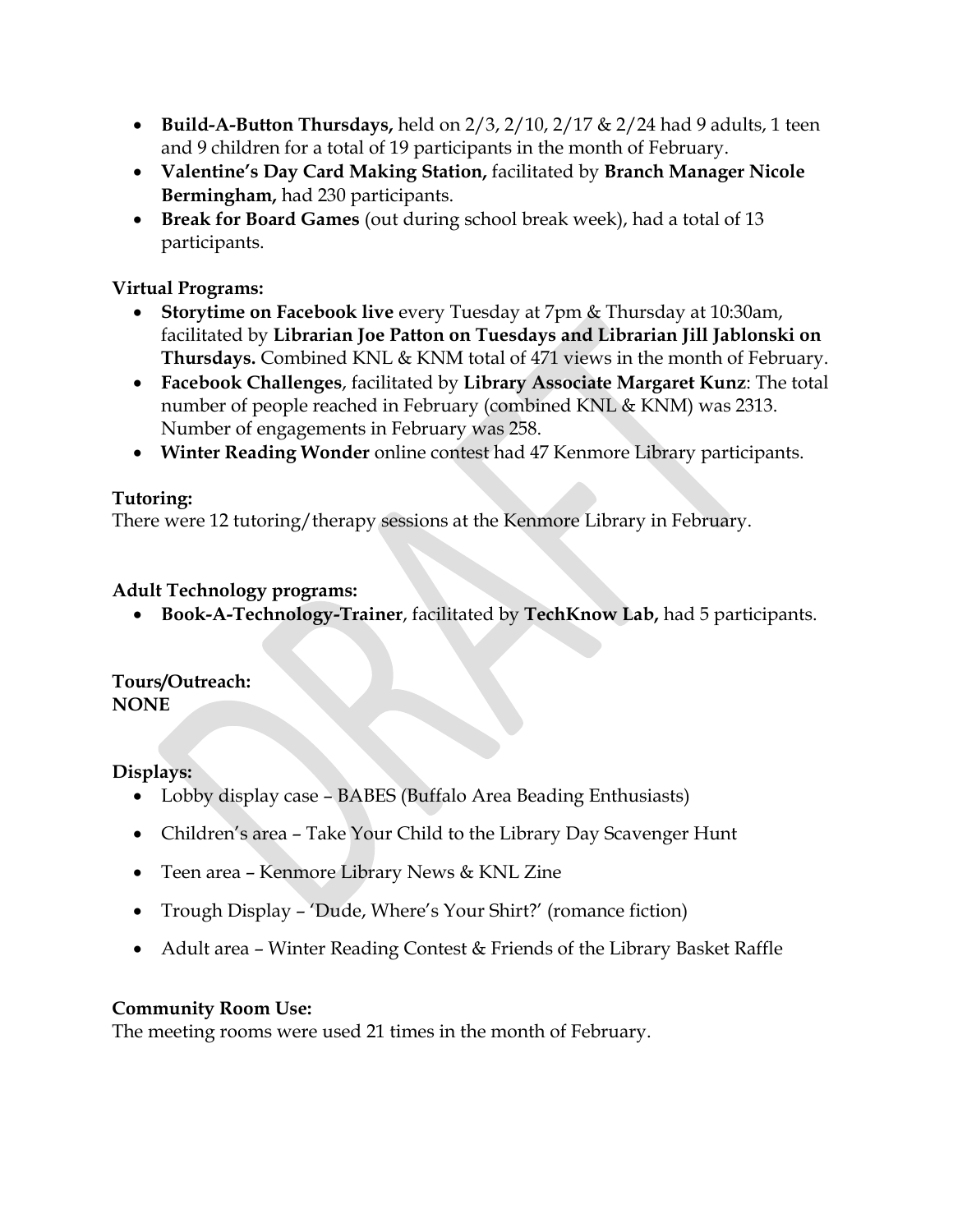#### **Study Room Use**:

The study room was used 12 times in the month of February.

# **Materials Budgets:**

 $AV = $2540$  (same as 2021) MAT = \$7528 (same as 2021)

> Candy bar sales for February 2022 =  $$137 (YTD = $251)$ Discarded materials sale for February 2022 = \$104 (YTD = \$177) Donation Box February 2022 = \$57 (YTD = \$137) Book bag sales in February 2022 =  $$24 (YTD = $46)$ Magnet sales in February =  $$21 (YTD = $86)$ Friends of the Library basket raffle  $= $55$

**Meetings/Conferences/Trainings/Presentations:**

- **Monthly Manager/Director Meeting,** held online via Zoom on Wednesday, February 9th was attended by **Library Director Mary Muscarella** and **Library Manager Nicole Bermingham**.
- **'Transitioning to Libby: Tips for winding down the Overdrive app and welcoming more readers to Libby'** webinar, presented by Overdrive, was viewed by **Librarian Kathy Galvin, Library Associate Margaret Kunz, Librarian Nicole Brown, Branch Manager Nicole Bermingham, Sr. Page James Gugliuzza, Sr. Page Annette King, Sr. Page Pat Lahti, Sr. Page Debby Lester, and Sr. Page Olivia Schneggenburger.**
- **'New & Upcoming Kids Books'** webinar, presented by Rochester Regional Library Council, was viewed by **Librarian Kathy Galvin.**
- **'Working with EXCEL'** training, presented by BECPL TechKnow Lab, was attended by **Librarian Kathy Galvin.**
- **'Copyright for Libraries'** webinar, presented by Niche Academy, was viewed by **Branch Manager Nicole Bermingham.**
- **'Unattended Children'** webinar, presented by Homeless Training Institute, was viewed by **Library Director Mary Muscarella.**
- **Introduction to StackMap'** webinar, presented by WNYLRC, was viewed by **Library Director Mary Muscarella.**
- **'Copy That! Part 1'** webinar, presented by METRO Library Council, was viewed by **Library Director Mary Muscarella.**
- **'Library Dementia Services'** webinar, presented by Niche Academy, was viewed by **Librarian Nicole Brown.**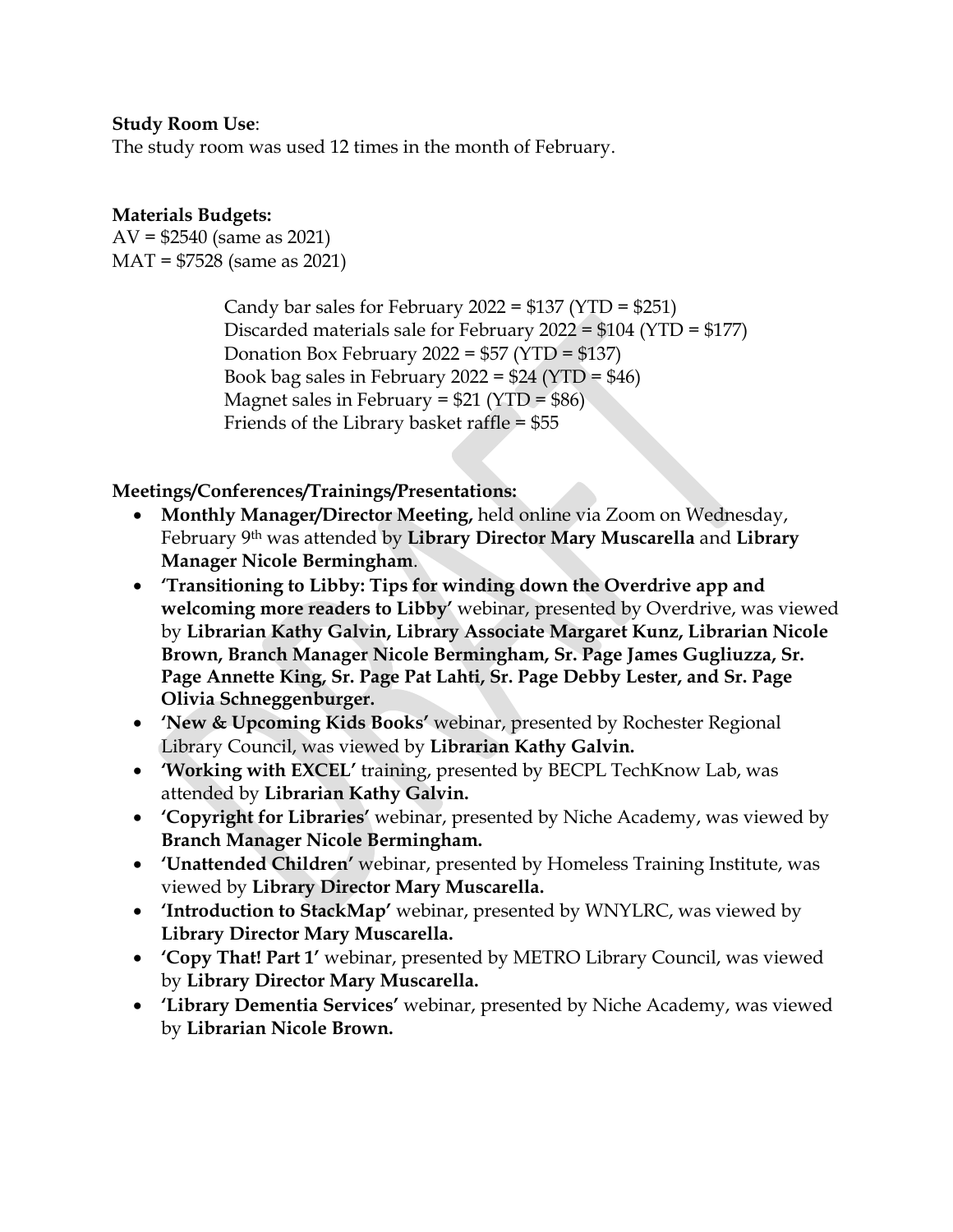## **Correspondence:**

- Thank You letter to Lions Club for \$100 donations to both Kenilworth and Kenmore libraries for purchasing large print and audio materials
- Thank You letter to Donald & Kathleen Mueller for \$30 donation

# **Other:**

- Facility Improvement Initiative: We have received all of the furnishings requested under this initiative. The patron chairs for the Kenmore Library arrived on January 31<sup>st</sup>. The second 'balloon'-style chandelier was installed February 1<sup>st</sup>, 2022. Central Library will pay for all items and then request the 10% match from Town of Tonawanda Library funds.
- Kenmore parking lot needs to be re-striped. Jeff Rainey has indicated that the paint is on order and the project is on their agenda. (on hold until spring)
- We have received and deposited the initial 10% payment (\$2,500) of the Special Legislative Project money (\$10,000) from former Assemblyman Robin Schimminger's office. This money was awarded to go towards the glass-walled study rooms at the Kenmore Library.
- State of the Town address on Zoom by Town Supervisor Joseph Emminger was held on February 24, 2022. Town Supervisor Emminger conveys that the Town is in very good condition from fiscal and development standpoints. The Town budget has stayed under the State Tax Cap for the 10<sup>th</sup> consecutive year. The 'Small Business – Big Impact' grant program that the Town facilitated awarded over 400 grants of \$4,300 each to small businesses. The Town continues with its sidewalk restoration plan, expecting to complete approximately 14 miles of sidewalk in 2022. A 'Power Wellness Study' was done of the Aquatic and Fitness Center – the Town is looking to do improvements to the building as well as the programs. The Town received \$250,000 from the Tonawanda Community Environmental Benefits Grant for work at Kenney Field. Re-use of the NRG site on the riverfront is still on hold, but the Town plans to pursue eminent domain and has plans for use of the site.
- Money for an outdoor sign at the Kenilworth Branch is included in a Town grant. The Town has submitted a PO for the sign. We are now awaiting information regarding code requirements and final approval for the design.
- The Kenilworth Library Tonawanda Community Environmental Benefits Fund Grant has been awarded by New York State. Funds were received on February 23,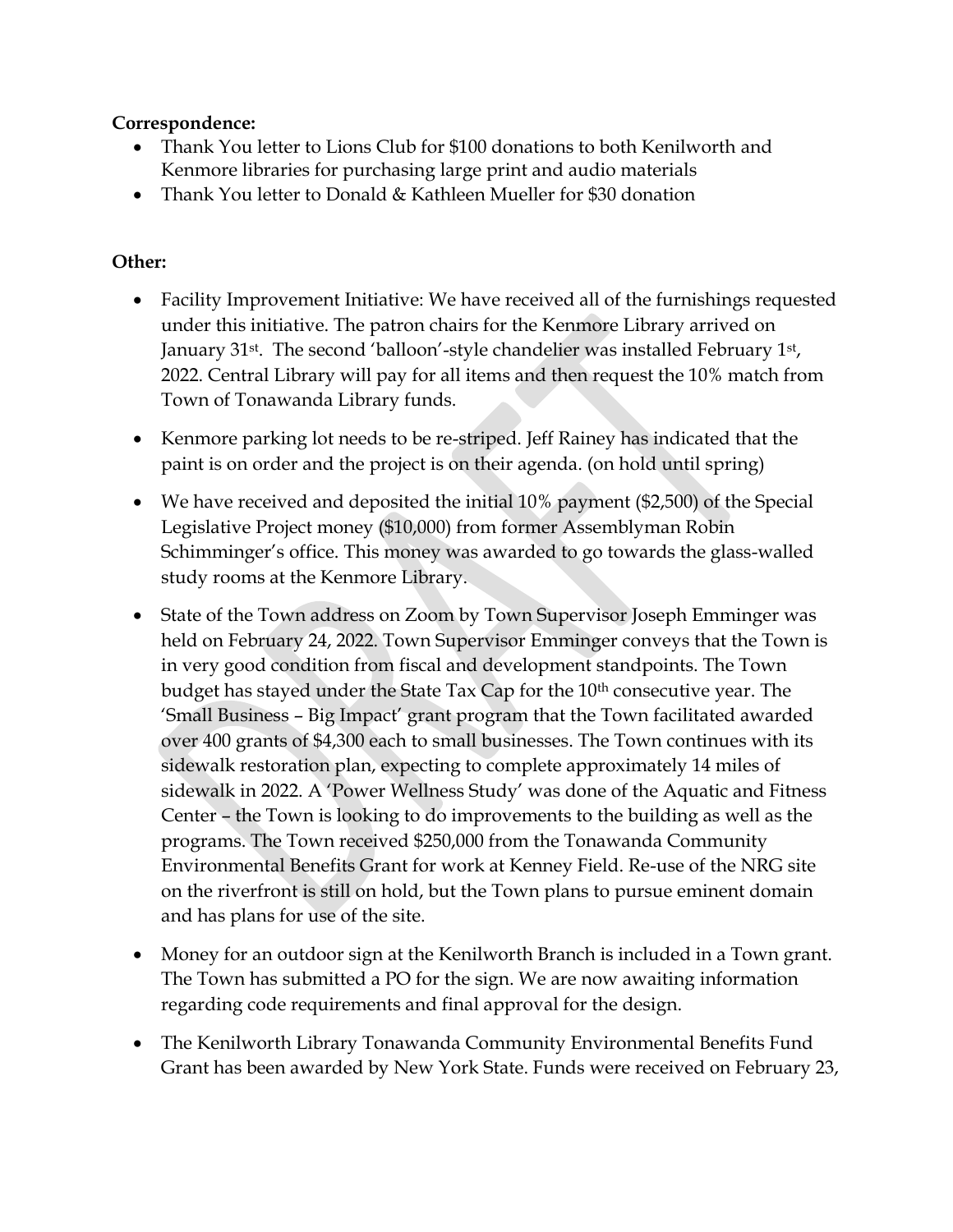2022. I have reached out to Lincoln Park Nursery for landscape design and will set up an onsite visit when the weather gets a little better.

- Krug Glass will begin construction of 2 glass-walled study rooms at Kenmore Library in March. They anticipate that it will take 3-4 days to complete the work. They will start early in the day in order to do the loud work before the library opens. The library will remain open while they are constructing the rooms. We have Special Legislative Grants of \$10,000 from prior Assemblyman Robin Schimminger and \$15,000 from Assemblyman Bill Conrad awarded to use for this project.
- Special Legislative Grant from Assemblyman Conrad of \$15,000 to the Kenilworth Library. Initial purchase will be a thru-wall drop box, which the Town will install. The cost of this item with shipping is \$3778. Additional money may be used for: new patron seating (to match new chairs at Kenmore Library); new tables for public area; new countertop for circulation desk
- NYS Construction Grant for flex space, boilers & concrete work is completed and final payment was received February 23, 2022. We are awaiting an invoice from the Town of Tonawanda in order to reimburse them for costs incurred in this construction project. Town Engineer Matt Sutton has been notified.

## **NEW BUSINESS:**

 Town of Tonawanda Engineer, Matt Sutton, is supportive of applying for a 2023 New York State Library Construction Grant to reconfigure the public & staff restrooms at the Kenilworth branch in order to have one fully-accessible restroom to meet ADA requirements. Mary met at the Kenilworth branch with Dave Decker from the Town and an architect to look at the work to be done. Architect is working up a design & will submit it to us and to the Town. Quotes will need to be obtained so that grant paperwork can be filed with the Central Library by the end of the summer. Asbestos was found to be present in the ceiling tiles and window frames, which means there will have to be asbestos abatement as a part of this project. Town is getting bids for this work.

## **UPCOMING:**

- Story time on Facebook every Tuesday (Librarian Joe Patton) @ 7pm and Thursday (Librarian Jill Jablonski) @ 10:30am will continue
- Book club at Kenmore Library with Mary on Tuesday, March 15<sup>th</sup> at 6:45pm, will be discussing *'The Thursday Murder Club*' by Richard Osman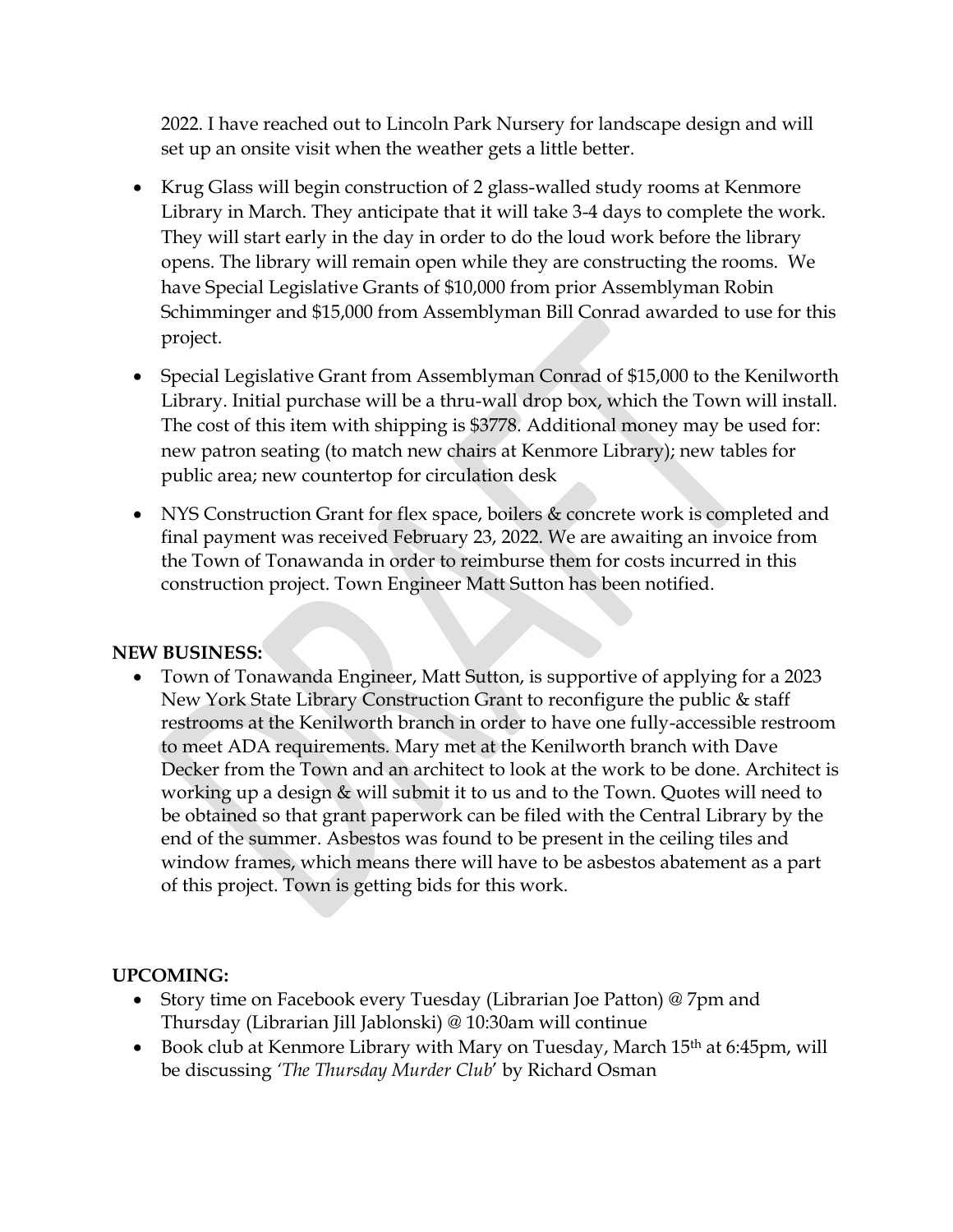- Book Club at Kenilworth Library with Kathy Galvin on Wednesday, April  $6<sup>th</sup>$  at 2pm, discussing '*Educated'* by Tara Westover
- Weekly Facebook Challenges
- 'Take & Make' craft kits for kids and adults
- Crafterdays first Saturday of the month at Kenmore
- Books & Barks reading program once a month at both locations
- Kenmore Library News meetings for teens on Wednesdays
- Knit & Crochet Club meets on Mondays at Kenmore
- 'Bricks-To-Go' LEGO program at both Kenilworth and Kenmore
- Adult craft night (first Tuesday of every month), facilitated by Library Director Mary Muscarella – plan to resume in-person in April
- In-person Storytimes at Kenmore Library winter sessions ended February 16<sup>th</sup>. Spring session will run from April 5th to May 18th. There will be sessions on Tuesday @ 10:15am Wednesday @ 6:30pm
- Special programs continue Tuesdays from 4-6pm is 'Tinker Tuesday'; Thursdays from 6-8pm is 'Build-A-Button'; and Sundays all day are 'Game Day'
- Tax Assistance at the Kenmore Library began on Wednesday, February 2<sup>nd</sup> and will continue on Mondays and Wednesdays from 10am–2pm until Wednesday, April 13th. Patrons need to make appointments by calling 2-1-1.
- Summer/Fall Patron Appreciation Picnic at KNL ??

Mary did report staff was happily working on programs which can now be held in person although some will continue via social media.

Unfinished Business-Mary will resend the draft of the Libraries' Long-Range Plans for comments. Thanks to Mary, Marney and Mark for their work on this project.

New Business- The Study Rooms are almost finished. Mary will create a policy for study room use and send to the Board for comments.

Friends of the Library will be holding another book sale at the end of March.